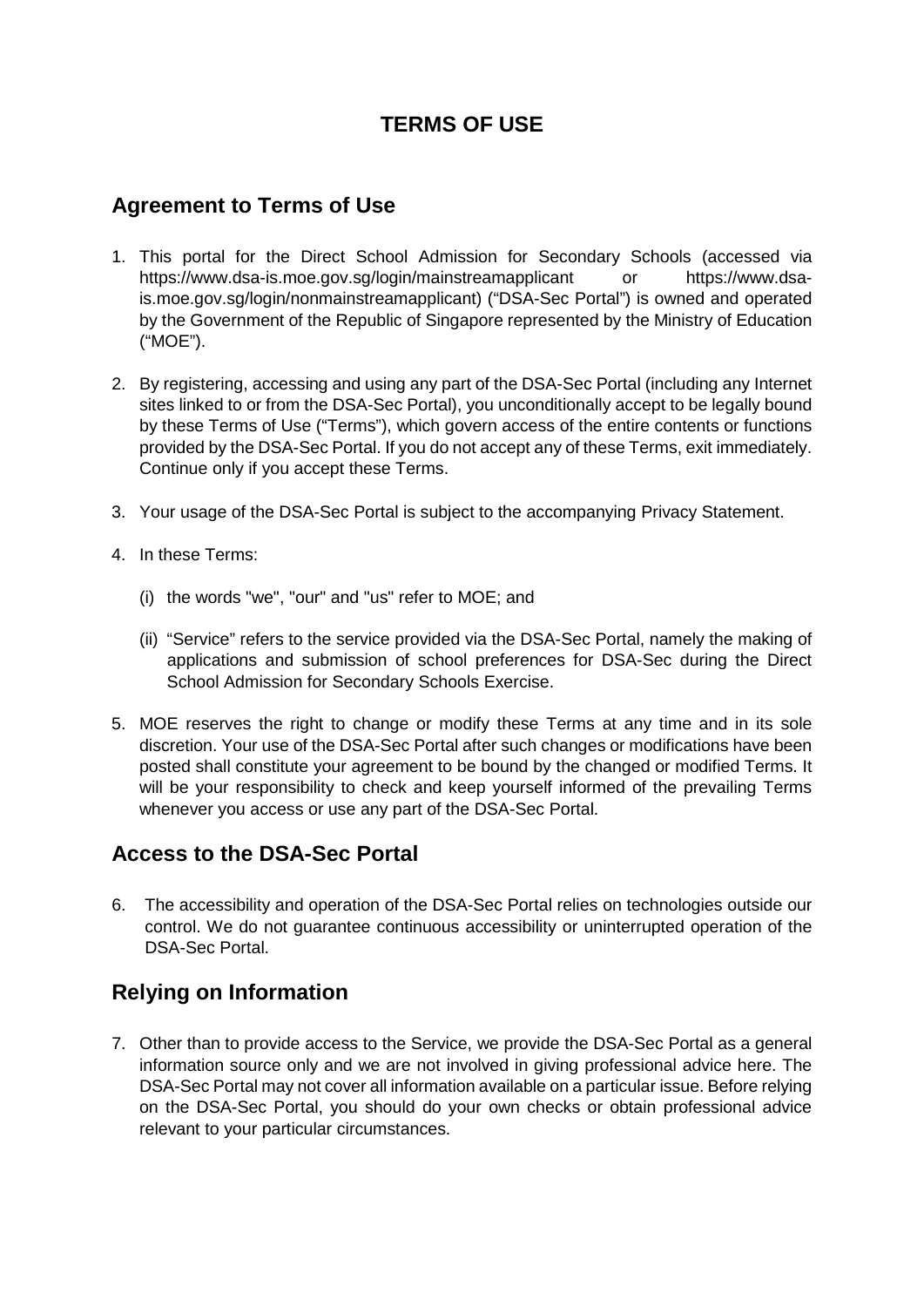## **Use of Information Provided**

8. You hereby consent to the use of all information you have provided, or may provide through the DSA-Sec Portal, by MOE and any school that your child is enrolled in, for the purposes of processing your child's DSA-Sec application.

# **Hyperlinks**

9. We are not responsible or liable for the availability or content of any other Internet site (not provided by us) linked to or from the DSA-Sec Portal. Access to any other Internet site is at your own risk. If you create a link or frame to the DSA-Sec Portal, you do so at your own risk. We reserve the right to object or disable any link or frame to or from the DSA-Sec Portal. We reserve the right to change the URL of the DSA-Sec Portal.

## **Intellectual Property**

- 10. The contents of the DSA-Sec Portal, including source code, pages, documents and online graphics, audio and video (the "Contents"), are protected by copyright, trademark, and other forms of intellectual property rights. All rights, title and interest in the Contents are owned by, licensed to or controlled by us. All rights reserved (© Ministry of Education, Government of Singapore).
- 11. You shall not use the DSA-Sec Portal in any unlawful manner, for any unlawful purpose, in a way that violates another person's rights, or in any manner inconsistent with these Terms, or act fraudulently or maliciously, for example, by hacking into or inserting malicious code, including viruses, or harmful data, into the DSA-Sec Portal.
- 12. Modification of any part of the Contents or use of any part of the Contents for any other purpose other than permitted by MOE will be a violation of MOE's copyright and other intellectual property rights. Graphics and images on the DSA-Sec Portal are protected by copyright and may not be reproduced or appropriated in any manner without the written permission of MOE or their respective copyright owners.

#### **General Disclaimer and Limitation of Liability**

- 13. The Contents are provided on an "as is, where is" basis without warranties of any kind. While every care is taken by us in providing the contents or functions linked to or from the DSA-Sec Portal, we will not be liable for any loss or damage:
	- (i) that you may incur arising from any inaccuracy or incompleteness in, or errors or omissions in the information in the DSA-Sec Portal;
	- (ii) resulting from any delay in the operation or transmission, communications failure, Internet access difficulties or malfunctions in equipment or software; or
	- (iii) arising or resulting from the conduct or the views of any person who accesses or uses the DSA-Sec Portal.
- 14. To the fullest extent permitted by law, MOE does not warrant and hereby disclaims any warranty: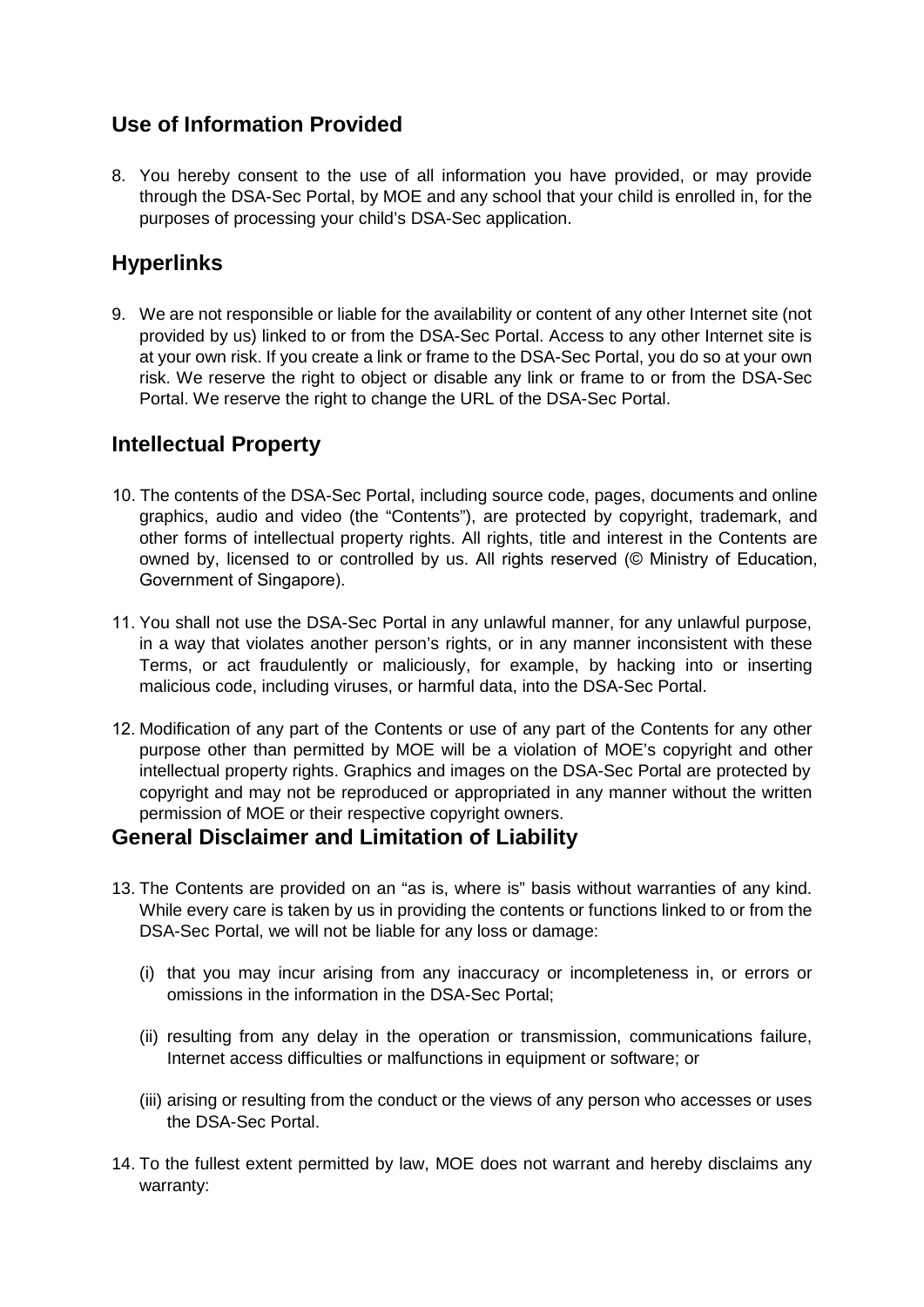- (i) as to the accuracy, correctness, adequacy, fullness, reliability, timeliness, noninfringement, title, merchantability or fitness for any particular purpose of the Contents;
- (ii) that the Contents available through the DSA-Sec Portal or any functions associated therewith will be uninterrupted or error-free, or that defects will be corrected or that this website and the server is and will be free of all viruses or other malicious, destructive or corrupting code, agent, program or macros or other harmful elements.
- 15. MOE shall also not be liable for any damages or loss of any kind caused as a result (whether direct or indirect) of the use of the DSA-Sec Portal, or non-access thereof, including but not limited to any damage or loss suffered as a result of reliance on the Contents contained in or available from the DSA-Sec Portal.
- 16. Where appropriate, we use available technology to protect the security of communications made through the DSA-Sec Portal. However, we do not accept liability for the security, authenticity, integrity or confidentiality of any transactions and other communications made through the DSA-Sec Portal or any other Internet site linked to or from the DSA-Sec Portal. Internet communications may be susceptible to interference or interception by third parties. Despite our best efforts, we make no warranties that the DSA-Sec Portal is free of infection by computer viruses or other unauthorised software. You should take appropriate steps to keep your information, software and equipment secure. You should keep your passwords confidential. Please note that we will never ask you for your SingPass password.

#### **Use of Service**

- 17. You use the Service at your own risk, and are responsible for the use of the Service by yourself or purportedly by you, and for all transactions effected through the use of your SingPass or any other login password.
- 18. We shall be entitled to process all transactions conducted under your password as transactions effected by you unless you are informed otherwise in writing.
- 19. You are responsible for printing or otherwise retaining records of all transactions made by you using the Service. Such records shall be for your own reference only.
- 20. Any computer output from this Service is admissible in court as evidence and is binding on you, and you agree not to dispute the authenticity or the accuracy of any such computer output.
- 21. For your convenience, we may also display to you data you had previously supplied to us or other Government agencies. This will increase the speed of the transaction and save you the trouble of repeating previous submissions. Should the data be out-of-date, please supply us with the latest data. We will retain your personal data only as necessary for the effective delivery of public services to you.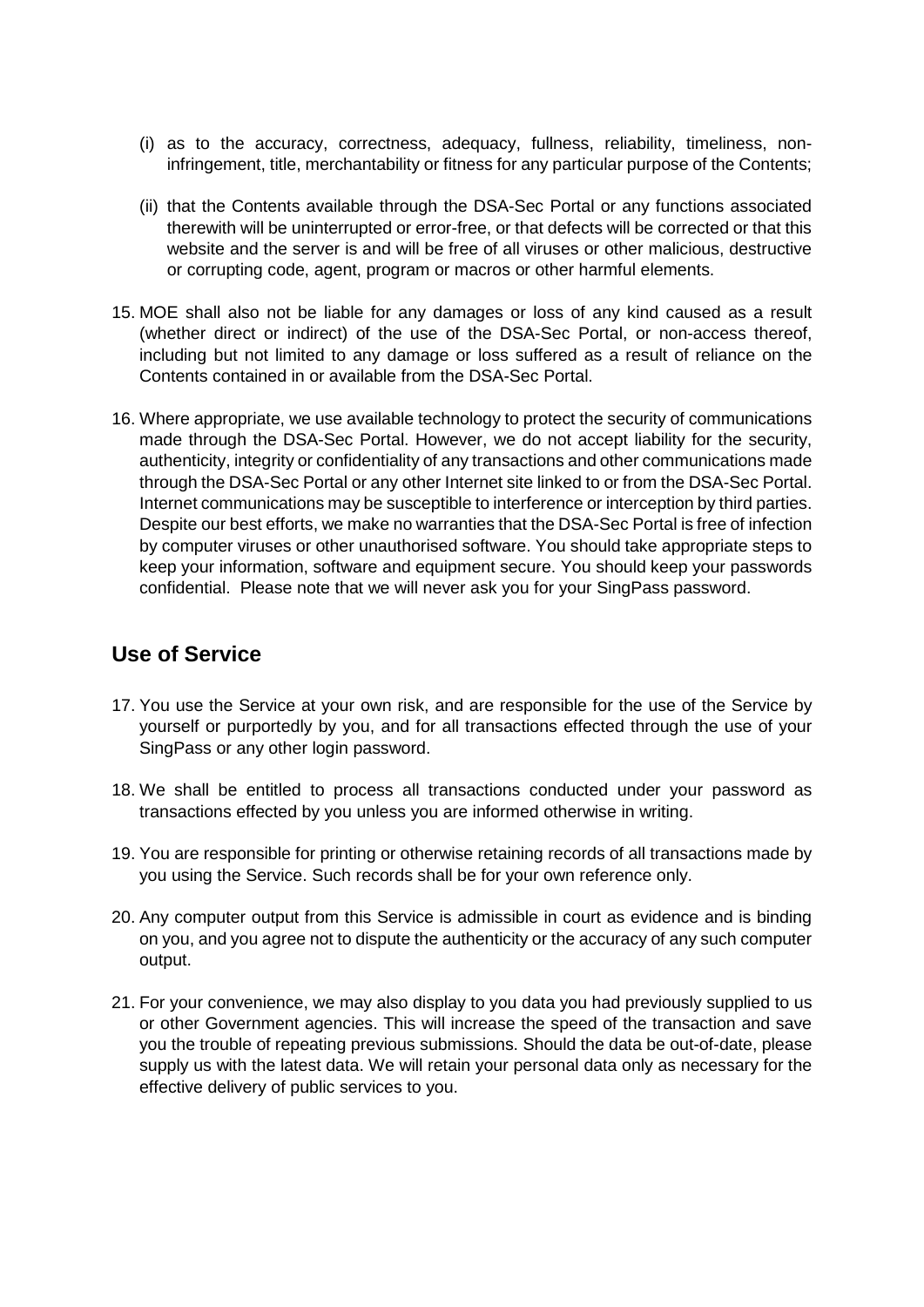## **Warranty and Indemnity**

- 22. You hereby represent, warrant and covenant that all data and information provided by you is complete and accurate and that your use of the Service shall not constitute or encourage conduct that may give rise to civil liability or otherwise violate the law, including the legal rights of third persons.
- 23. You hereby agree that we shall not be liable to you in any manner whatsoever for any direct, indirect, incidental, special, consequential or exemplary damages or other legal remedies whatsoever arising from or in connection with any data and information which any person posts, uploads, provides, or communicates via the DSA-Sec Portal, any person's use of the DSA-Sec Portal, and any breach by any person of these Terms.
- 24. You hereby agree to indemnify, defend and hold us harmless from and against any and all liability and costs incurred in connection with any claim arising from or in connection with any data and information which you post, upload, provide, or communicate via the DSA-Sec Portal, your use of the DSA-Sec Portal, any breach by you of these Terms, or any of the foregoing representations, warranties and covenants including without limitation costs on a full indemnity basis. You shall cooperate as required by us in the defence of any claim. We reserve the right at our own expense to assume the sole defence and control of any matter subject to indemnification by you and you shall not in any event settle any matter without our prior written consent.

## **Collection, Use and Disclosure of Personal Data Provided**

- 25. You hereby consent to MOE collecting, using and disclosing any personal data that you have provided through the DSA-Sec Portal for the purposes of:
	- (i) updating any student information databases managed by MOE or any school that your child is, or is subsequently, enrolled in;
	- (ii) planning and conducting any programmes that are held by the school that your child is, or is subsequently, enrolled in;
	- (iii) enabling, where relevant and necessary, Government agencies, statutory boards, health-care providers and other parties to ensure the safety and well-being of your child; or
	- (iv) sending you information related to education issues or education-related events associated with MOE or the school which your child is, or is subsequently, enrolled in.

## **Access to the DSA-Sec Portal**

- 26. MOE reserves all rights to deny or restrict access to the DSA-Sec Portal to any particular person, at any time, without ascribing any reasons whatsoever.
- 27. MOE may determine, suspend, or vary the frequency and manner of use of the Service at any time and for any reason. You acknowledge and understand that there may be occasional delays and system constraints in accessing the DSA-Sec Portal and/or in using